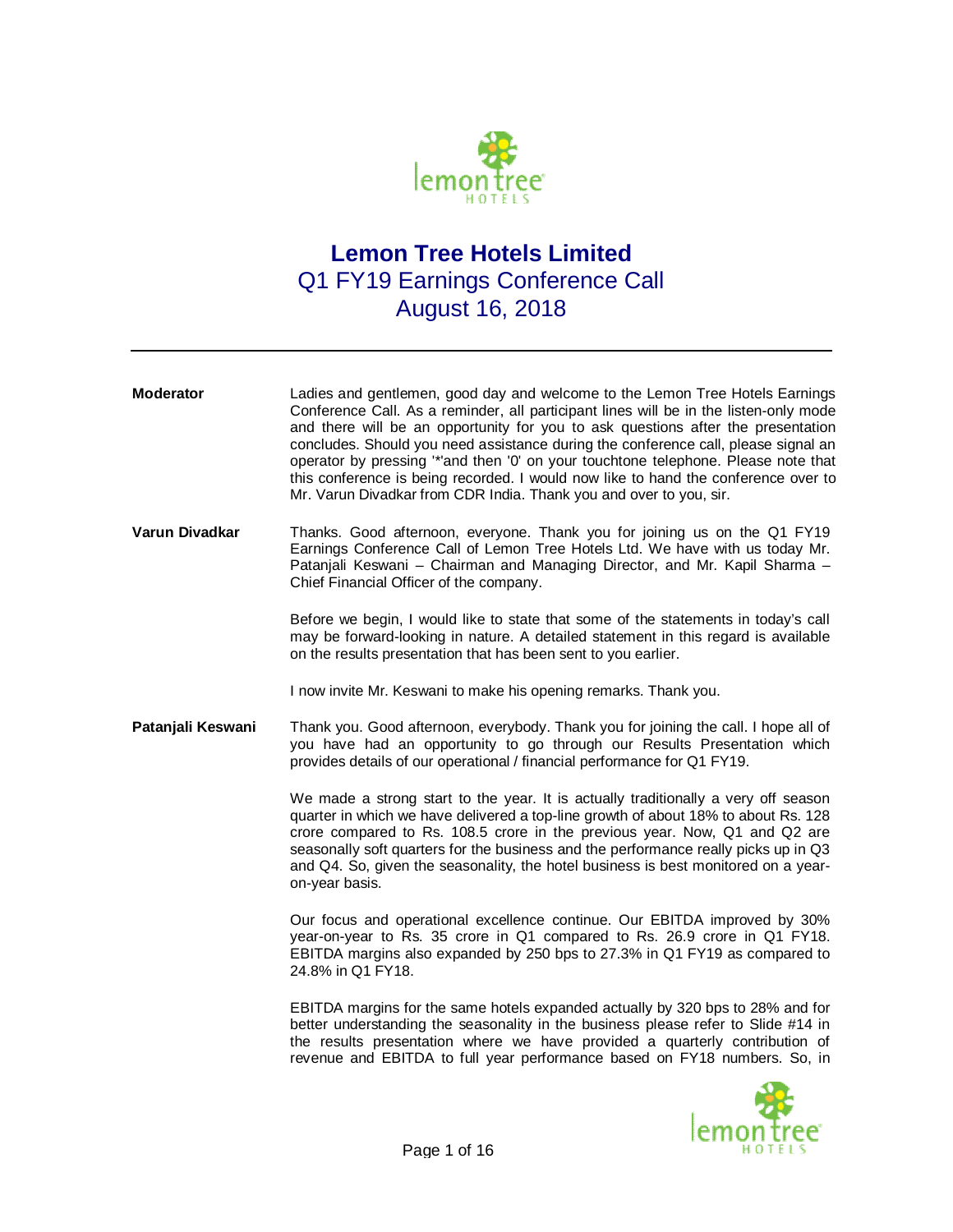terms of revenue Q1, Q2, Q3 and Q4 contribute 22%, 23%, 27% and 28% respectively to the full year revenue for same hotels in FY18. So, really H1 is 45% and H2 is 55%.In terms of EBITDA Q1, Q2, Q3 and Q4 contribute 19%, 20%, 30% and 31% respectively to the full year EBITDA for same hotels. Part of the reason is obviously that the revenue goes up in H2 but the costs are more or less similar, which is why EBITDA contribution in H1 is 39%, although the revenue contribution is 45%.

Profit after tax for Q1 FY19 stood at Rs. 22 million as compared to a loss of Rs. 31 million in Q1 FY18. Cash profit, which is the key metric for us, which is PAT plus depreciation grew by 41% year-on-year to Rs. 154 million in Q1 this year compared to Rs. 109 million in Q1 FY18.

Average daily rate increased by 15% year-on-year to Rs. 3,899 in Q1 this year as compared to Rs. 3,376 in Q1 last year, and this was driven by price hike which we undertook in H2 FY18. We now expect far more significant price hikes in the next three to five years.

We continue to also retain our occupancy premium. Occupancy increased by 250 bps to 76.8% in Q1 FY19 as compared to 74.3% in Q1 FY18. Therefore, RevPAR growth has been quite robust at 19% year-on-year in Q1 FY9.

Our current operational inventory comprises of 4,998 rooms of which 3,277 are owned / leased; and 1,721 are managed. As of June 2018, the active development pipeline of 3,238 rooms comprises of 1,525 owned / leased rooms and 1,713 rooms under management contract. Of these close to 1,600 rooms will be operational by end of Q1 FY20. The remaining rooms will be operationalized by the end of FY21.

The project cost of the current pipeline is roughly Rs. 17.25 billion, of this Rs. 9.3 billion has already been deployed by the end of this past quarter. The balance investment of about Rs. 7.9 billion will be mainly funded through internal accruals and deployed in a phased manner over the next three years. We expect debt levels to peak by end of this year and then come down.

We are happy to share another key development. We have received the requisite pre-construction approvals for Lemon Tree Premier Mumbai International Airport, and of course construction has commenced. We are now evaluating conversion of some of the commercial space in this hotel to room which will increase the hotel's inventory by 94 rooms to 671 rooms. We expect this hotel to be operational by calendar 2021 and it will be by inventory the largest hotel in India across all segments in the best most demand dense and highest ARR market.

We are now in a strong position with a large inventory of hotels moving towards steady state opened in the last three years resulting in significant operational leverage. Given the large demand / supply mismatch which exists now in the midprice hotel sector, as I have said, we expect the trend in price hikes to continue over the next three to five years and this should lead to significant RevPAR growth and of course play out of operating leverage.

Further, we also have a very large planned supply of high value inventory as I said, in demand dense regions of Mumbai, Pune and Udaipur which will be operationalized in the next few quarters. This coupled with an expected price

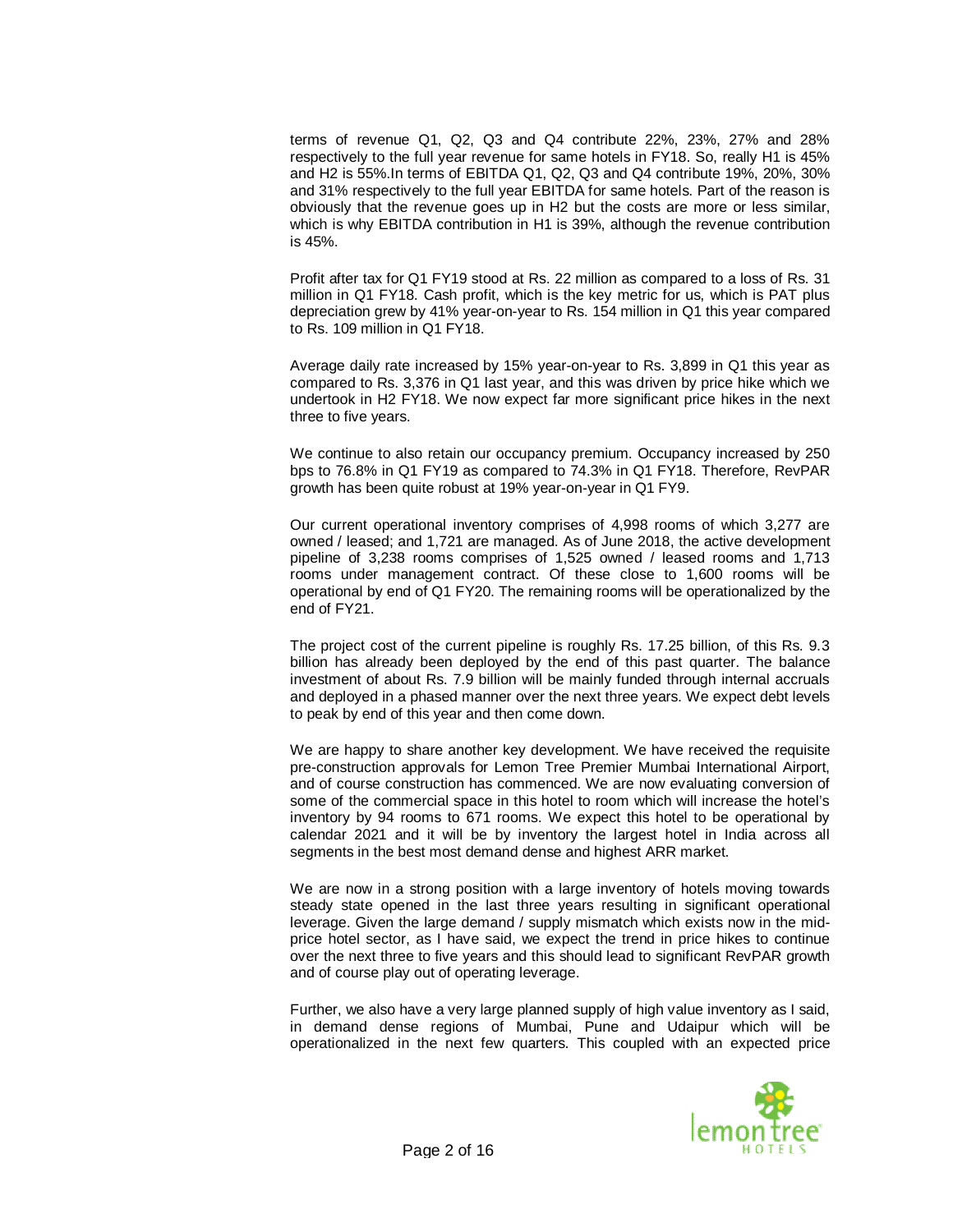increase nationally and our operational cost competitiveness should drive strong cash flows in the coming years.

Going forward we want to go asset light and monetize our brand / management competencies, so the majority of new supply addition will be on the leased and management side. Post March 2018 we have already added another 570 rooms to our pipeline of management contracts. In July 2018 we have also operationalized the managed hotels with 111 rooms under the Red Fox brand in Morjim Goa.

We also intend to use our asset monetization strategy in the future to generate further capital in order to fund both organic and inorganic growth opportunities and expand our owned hotels portfolio without investing more cash from our balance sheet, unless of course a very compelling opportunity arises. We are now well positioned to capitalize on the strong industry dynamics with increasing occupancy levels and ADR on the back of our leadership position in the mid-priced hotel sector, our end-to-end capabilities, our pan-India geographical presence at convenient locations, our quality service, diversified brand portfolio, value-formoney proposition and low-cost structures.

So, on that note, I come to the end of our opening remarks. And would now like to ask the moderator to open the line for Q&A.

- **Moderator** Thank you very much. Ladies & gentlemen we will now begin the question-andanswer session. We have the first question from the line of Manish Ostwal from Nirmal Bang Securities. Please go ahead.
- **Manish Ostwal** My question on this management fee number which we have reported in the slide #12 of this quarterly presentation at Rs. 4.78 crore whereas in the annual report the full year number if Rs. 6.4 crore. On the last concall you commented that Rs. 18 crore is the total fee income coming from Carnation and Fleur and that will be going to Rs. 32 crore this year. The numbers are not matching, can you help me to understand these two numbers.
- **Patanjali Keswani** So, while we pull out the figures, broadly let me explain how management fees comes into Lemon Tree. There are two companies, one is Fleur Hotels where we are close to 60% shareholders. So, we get three levels of fees from them, one is pure management fees, one is allocation towards corporate office expenses and one is sales and marketing fees. Carnation being a 75% subsidiary, keeps about 60% or 65% of the fees which are really management fees, and the sales and marketing and loyalty program fees come directly to Lemon Tree.
- **Kapil Sharma** Manish, when you look at the revenues from operations schedule in the annual report, there are actually two figures which you need to add to get to the real number. So, I think you are looking at other operating revenue which is showing management fee of Rs. 637 lakhs, but the other part is included in the line item just above that which is other services including service charge income, which is a figure of Rs. 49.46 crore. So, out of this if you refer to page #38, if you have the annual report, there is an income note on the bottom two line you will find that we have written that company's management fee income from the managed hotel increased by 127% from Rs. 620 lakh for fiscal 2017 to Rs. 1,410 lakh for fiscal 2018, this was Rs. 14 crore. So, you are getting mismatched because of this breakup actually, the presentation had two heads actually, otherwise there is no difference.

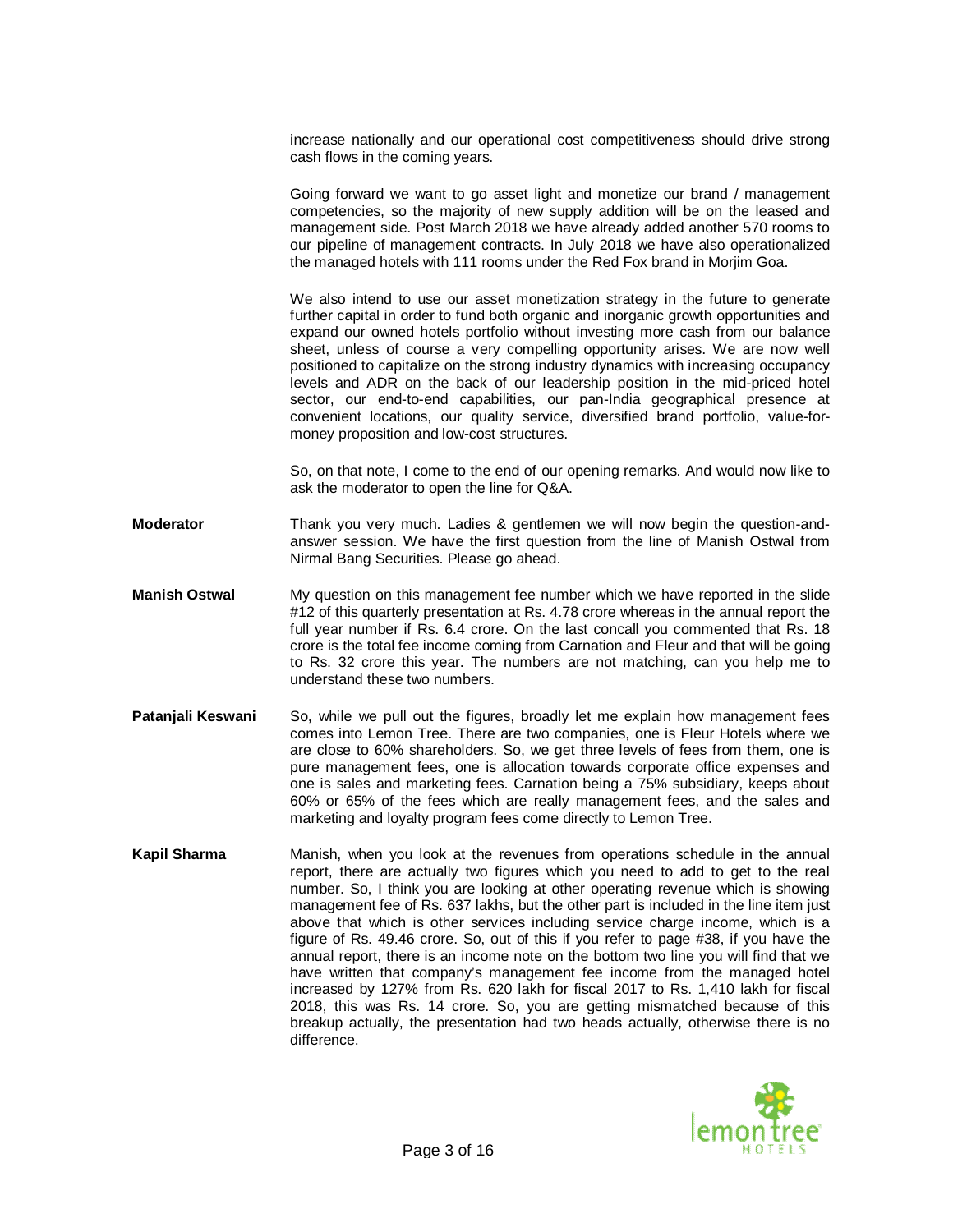- **Patanjali Keswani** So, the fee income broadly that we get is three levels across two companies, one if the management and incentive fees, one is the sales and marketing fees, then from Fleur we also get allocation of corporate office expenses some fees and lastly is Lemon Tree Smiles which is our loyalty program which is billed to the pure managed hotels portfolio. So, you really have to add up these four.
- **Manish Ostwal** Sure. Second question again your comment on the debt peak out and last time also you commented that the company will be debt free in next five years. And sir when you made this comment are you factoring any cash flow coming from the APG structure also?
- **Patanjali Keswani** No, this is purely on how we expect cash flows to play out in the next five years. And the only assumption we have made is that we will not deploy further capital.
- **Manish Ostwal** And last small data point, what was the total CAPEX during the quarter and the gross debt number?
- **Kapil Sharma** So, the gross debt number as of 30<sup>th</sup> June 2018 debt level is Rs. 1,061 crore which was Rs. 1,011 crore at the end of last fiscal, so it increased by Rs. 50 crore.
- **Patanjali Keswani** So, actually the withdrawal is Rs. 61 crore and there is a repayment of around Rs. 10 crore.
- **Manish Ostwal** And the CAPEX in various hotels during the quarter?
- **Patanjali Keswani** You are talking about new hotels?
- **Manish Ostwal** Yes, new hotels total CAPEX, we are spending money on building new hotels, right?
- **Patanjali Keswani** Yes.
- **Kapil Sharma** So, are you talking about CWIP projection as of 30th June?
- **Manish Ostwal** Yes.
- **Kapil Sharma** So, as of 30<sup>th</sup> June the CWIP which stands at Rs. 655 crore, now going forward for another nine months another Rs. 200 crore will be added for operationalizing the projects which are under construction. And at the end after this capitalization, because two capitalizations are going to happen in this financial year which is Mumbai and Pune, so at the end of the year the CWIP remaining would be Rs. 467 crore or Rs. 470 crore.
- **Manish Ostwal** Can you repeat again the current June quarter numbers, Rs. 650 crore?
- **Kapil Sharma** Rs. 655 crore is as of June, additional would be Rs. 200 crore.
- **Moderator** Thank you. We have the next question from the line of Keyur Shah from Emkay Global. Please go ahead.
- **Keyur Shah** Sir, if you can give some insight on how the overall various markets in the country have been performing? And some light on ARR or occupancy growth in various markets where by tier-I or tier-II cities or different states?

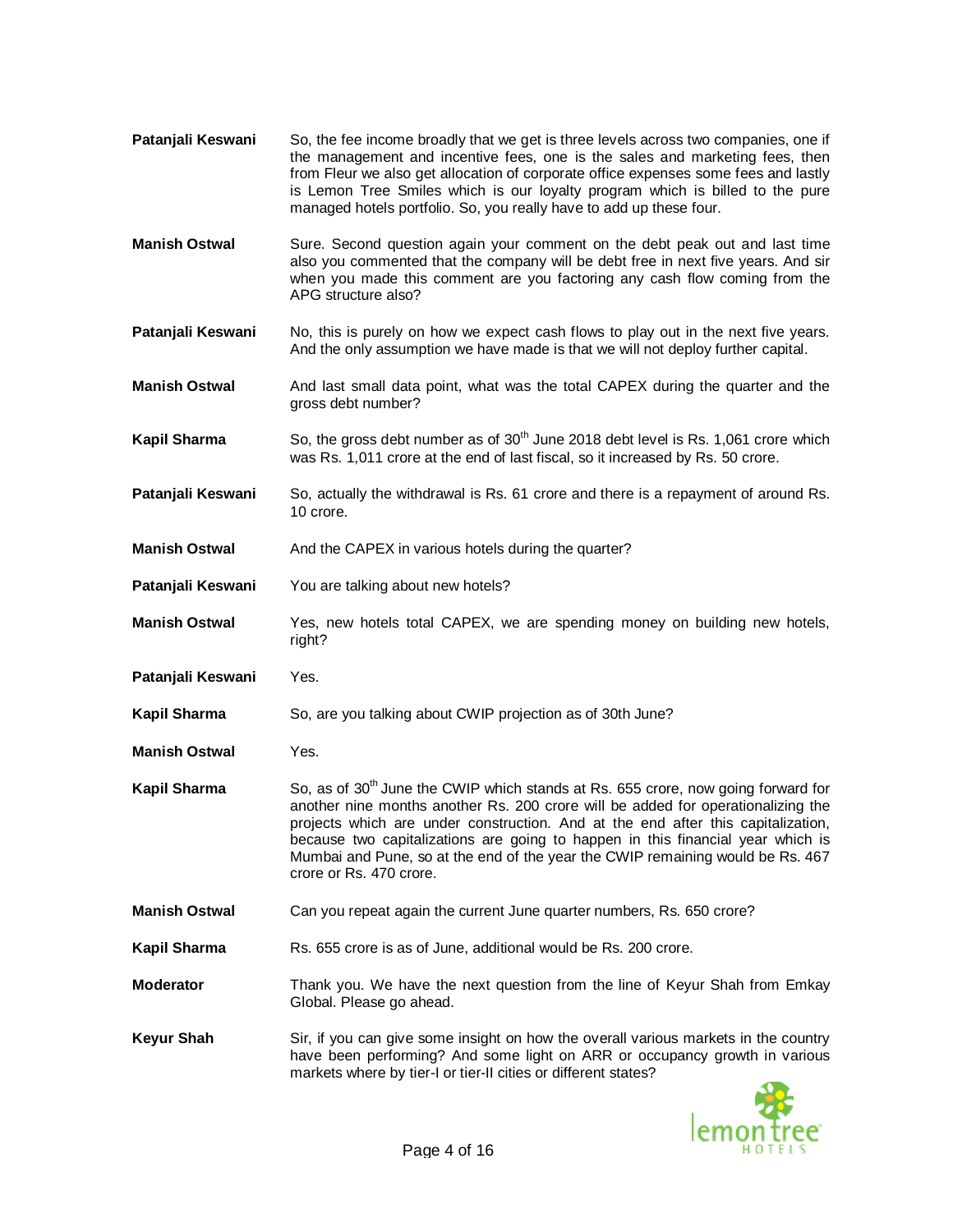- **Patanjali Keswani** So, very broadly, right now what we are seeing is a change in industry dynamics which is playing out at different rates in different micro-markets. So, really the ability to re-price significantly across when the occupancy in the micro market crosses 70%, so I am going to talk to you from that perspective. Now, for the last roughly nine years India has on an average been under 60% occupancy, which means there was an inability to re-price. Now, finally when supply is being absorbed in some micro-markets and this supply absorption where occupancy crosses 70% will happen at different dates and different times in different markets. So, let us come to some specific markets. The markets which are showing signs of significant change in terms of demand dynamics is for example where I am sitting right now which is the Delhi Aero City market where we have 500 rooms. Another market which is showing significant improvement is in Bengaluru which is city center near MG Road where we have a Lemon Tree Premier, and in Electronic City which is near Hosur and in Whitefield. So, in these markets in Bengaluru where we have about 500 rooms there is an improvement in demand where you can see the likelihood of significant price hikes happening going forward. Now if you look at Ahmedabad, another market that has remained very flat because supply is still being absorbed and my best guess is it will take another two years to be absorbed. So, broadly, if you look market by market there are different symptoms. What you can be very sure about is that by FY20, latest FY21 nearly every major market in India will have price hikes. My best guess is that the first ones that will go through it will be Delhi, Bengaluru, Mumbai, Gurgaon and perhaps a year later Hyderabad, markets that will lag will be Chennai and Kolkata should absorb the supply by the time we open our hotel. Pune will do very well, my expectation is Pune will show a huge hike in price in the next 18 months.
	- Keyur Shah And Kolkata, what did you say you would see the hike?
	- **Patanjali Keswani** Very difficult for me to estimate, but as I said, in the next two years you will see hikes across each market which will be significant. So, whether it happens in calendar 2020 or 2021 I really cannot tell.
	- **Keyur Shah** But is it fair to say that Kolkata is the slowest growing market?
	- **Patanjali Keswani** No, Ahmedabad, Jaipur is the slowest growing market, Chennai has been working through massive supply addition, so Chennai in my opinion will take two years, maybe even three years. Indore is a slow market, but broadly where we have large inventories this has been a question that was asked of me even by investors during the IPO road shows, we have consciously deployed capital only in markets which are demand dense, so while they may go through supply overhangs, we are absorbed the fastest. And therefore, in terms of ROCs they ultimately generate the higher return on capital.
	- **Moderator** Thank you. We have the next question from the line of Himanshu Shah from HDFC Securities Please go ahead.
- **Himanshu Shah** Sir, on slide #21 our online hotel bookings leads to high yield, so these online bookings are on our own websites where the contribution has gone up from 16% to 19%?
- **Patanjali Keswani** No. So, online is, as you must be aware, globally a phenomenon which is being led by online travel agencies like Expedia, Booking.com or Priceline, in India there is MakeMyTrip and so on. So, about 25% of all our bookings is online and of that about 75-77% are through online travel agents and the balance is through our own

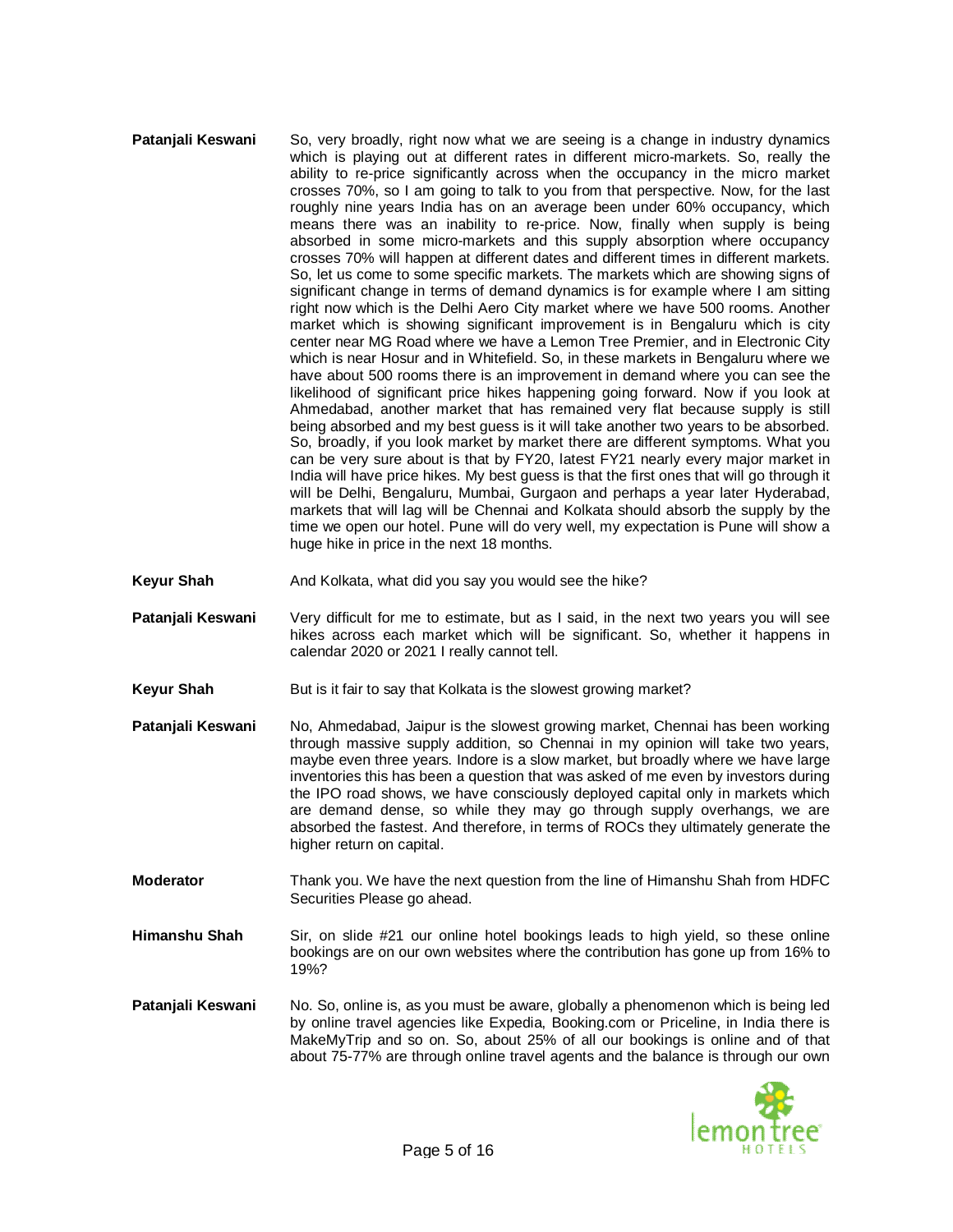Lemontreehotels.com website. Now, as far as economics go, typically online booking on an aggregate generate highest yields, and I mean even after OTA's commissions. So, obviously, bookings that we get on lemontreehotels.com are the very highest, after which if you take out a 15% commission to travel agents who are online travel agents, the next highest yields is online travel agents. But direct bookings on our website or to our call centers give the highest yields. So, we have actually a spectrum of yield, highest is our own website, lowest is of course very large corporates.

**Himanshu Shah** Second question is about our loyalty program, so how does it work basically, how does it benefit the company and the customer? We have around 8 lakh plus members, so just if you can provide some color on that?

- **Patanjali Keswani** So, you see it is still interestingly globally subject to questioning that what drives loyalty programs and what drives customers to use loyalty programs. So, simply it is a question of return to the person. So, loyalty programs are driven by the following principle which is you come in, if you use me enough come and join me, join my program and I will give you benefits which overtime will play out in one of three ways, either in terms of free rooms; or in room upgrades or in terms of cash back which is a program which others do, we do not give cash back; and the third is you get also get gift vouchers of equivalent so that you can acquire white goods or fashion goods and so on and so forth. Our loyalty program is fundamentally premised on the following which is we would love to give you free room nights and freebies in our hotels because the cost of that is the lowest possible. The next cost is of course if you take a voucher then our cost is actually the discount that we get from that provider of goods. So, it is a more expensive proposition for us. So, we try and offer in terms of perceived value a much higher benefit if you use hotel services. So, if I spoke off-the-cuff, I would reckon about 90% of our loyalty program costs are delivered actually through hotel services itself which is actually not a material cost in our system. If you look at consumption of who uses loyalty programs, it is obviously frequent travelers, Indians love freebies by the way, in fact, they want everything for free if possible. What we find is that the guys who use our loyalty program are actually very similar to the people who shop online, who travel by air and this is a very small population in India whose personal consumption expenditure covers these three. And I would reckon that the entire size of the market may be 10 to 20 million households, or less than 100 million people. So, we are very pleased with the fact that maybe 3% to 5% of the household that consume are already members of our loyalty programs, which means less than three years old. What we are seeing happening interestingly is that every single managed hotel that we have started in the last two years, over 10% of the demand has been a member of our loyalty program. So, we have now this ability to generate incremental demand in new markets for our asset owners and this only helps us become more competitive, both when we open new hotels and of course when we manage other people's hotels. So, it is a fly wheel basically.
- **Himanshu Shah** Sir, in our annual report there is a line item on un-amortized portion of security deposits and loans worth ~Rs. 190 crore in non-current asset. So, what exactly is this line item, basically unamortized portion means?

**Kapil Sharma** Separately just tell us which page what you are referring to.

**Himanshu Shah** Sure, I will just write back or will get in touch with you. Sir, just one last question, now you did mention about this specific micro markets where you would see, but somehow does this hold true across category, means like Delhi, Gurgaon probably

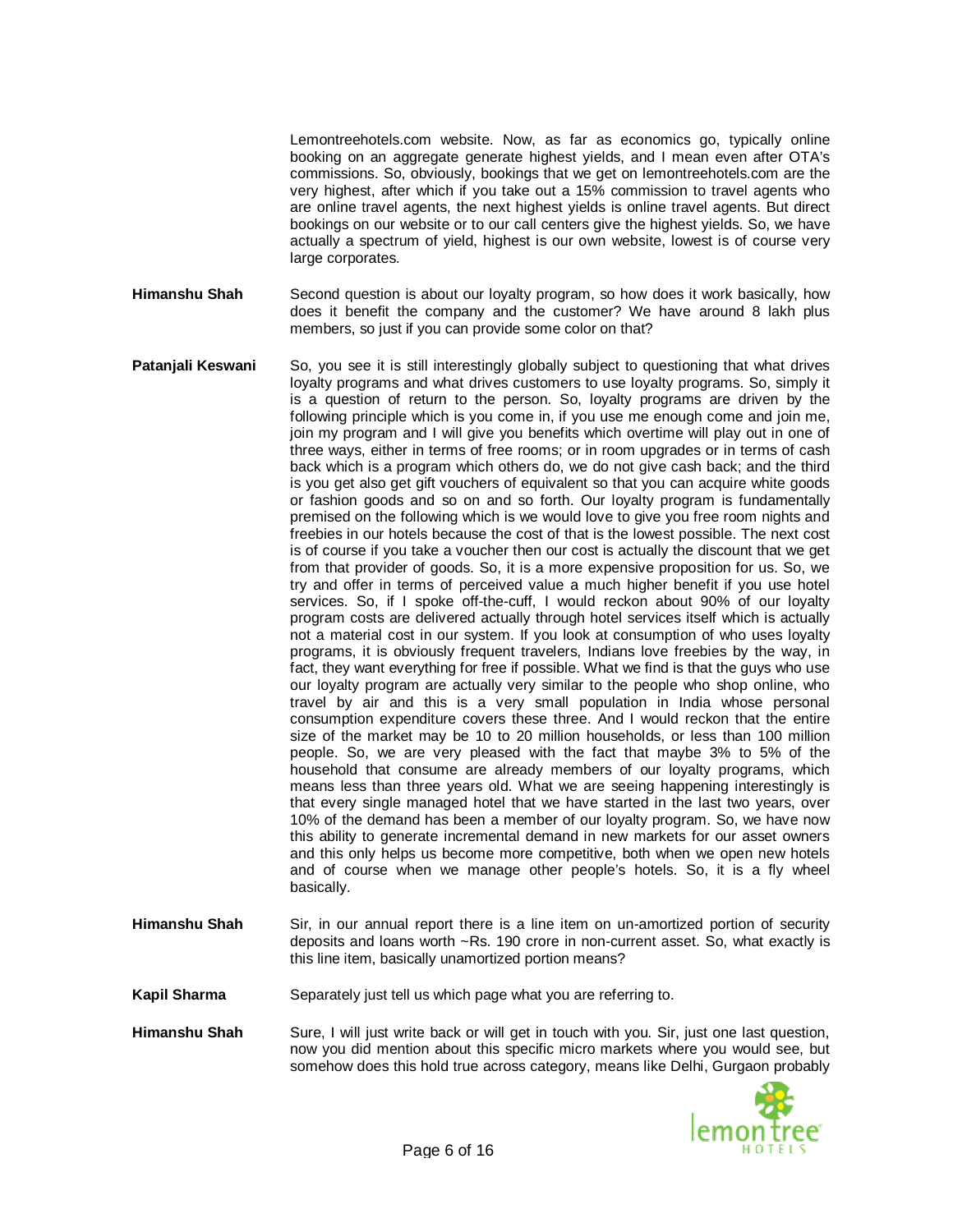accounts for one-third of our own properties and we are seeing very strong traction over there. So, if you can just provide some color on competitive intensity in that market? And other segments like five star and luxury segment, would they also be seeing similar kind of occupancy and ARR growth? Because some of our larger competitors, we are not seeing this kind of performance at their level in terms of either occupancy and therefore ARR.

- **Patanjali Keswani** Himanshu, that is actually not quite correct because, firstly, we do not have such a large inventory in Gurgaon, I think we only own about 500 rooms in Gurgaon, which is about 15% - 16% of our total inventory. But coming to your point, I will give you a simple example to give you color of two things, how luxury hotels and budget hotels move in-sync in different parts of the cycle and how prices go up. So, I am giving you actual numbers. When we opened our first hotel ever which was in Gurgaon in Udyog Vihar in 2004, it was just starting to become top-up cycle like I see today after another 14 years. So, in 2004 Lemon Tree Udyog Vihar opened at Rs. 2,000 average rate, and the Trident Gurgaon which had just opened, opened at Rs. 5,000. In 2004 our occupancy was 65%.In 2008 Lemon Tree's average rate was Rs. 9,000, it had grown 4.5 times and the occupancy was 90%. The Trident Gurgaon in 2008, its price grew from Rs. 5,000 to Rs. 25,000 and its occupancy was also 90%. So, in four years the price grew 5x and occupancies went 1.5x. Nine years later, in 2017, Udyog Vihar's price was Rs. 3,600 at an 80% plus occupancy, which means it had dropped by 60%, Trident had dropped to Rs. 11,000, it had dropped by 50% and it was also doing 80% occupancy. So, that should give you an exact idea, they move in-sync, they both go up, but different customers and obviously different price points.
- **Moderator** Thank you. We have the next question from the line of Aadesh Mehta from Ambit Capital. Please go ahead.
- **Aadesh Mehta** Sir, just wanted to check, adjusting for our customer acquisition costs, which is OTA commissions, what kind of organic price hikes are we actually seeing? I understand the ADR growth has been 15% YoY.
- **Patanjali Keswani** No, see price hike is across segments, so if you look at our price hike for large corporate or small, medium and micro corporate or for direct bookings whether through online travel agents or through website or those who call our hotel call centers and directly make bookings, the weighted average of same hotels has been actually 14%. What we are reporting in this report is the blended average for the whole company which was 15% but same hotels was 14%. OTA commissions would obviously would be a part of it, so let me just pull out the appropriate figures. So, for example, OTA bookings and the cost of that went up by Rs. 1 crore in Q1 FY18,OTA revenue went up by 27%.So this had a positive impact on revenue and obviously on cost, because obviously OTA bookings lead to improved ARRs. To answer your question, even the net ARRs that we get from OTA bookings which is direct are at a higher rate than our average rate, which is why it helps drive up ARR for average room rate.
- **Adesh Mehta** And how much of this 14% increase we are seeing could be because of mix change from corporate to retail?
- **Patanjali Keswani** A significant amount, you see our ability to re-price with very large accounts is obviously more limited than with an individual customer who is booking on our website or through an OTA. So, the correct question is, actually, how did we do when we were sold out? Because the real re-pricing happens in our business when there is a daily demand imbalance between supply and demand. So, it is like the

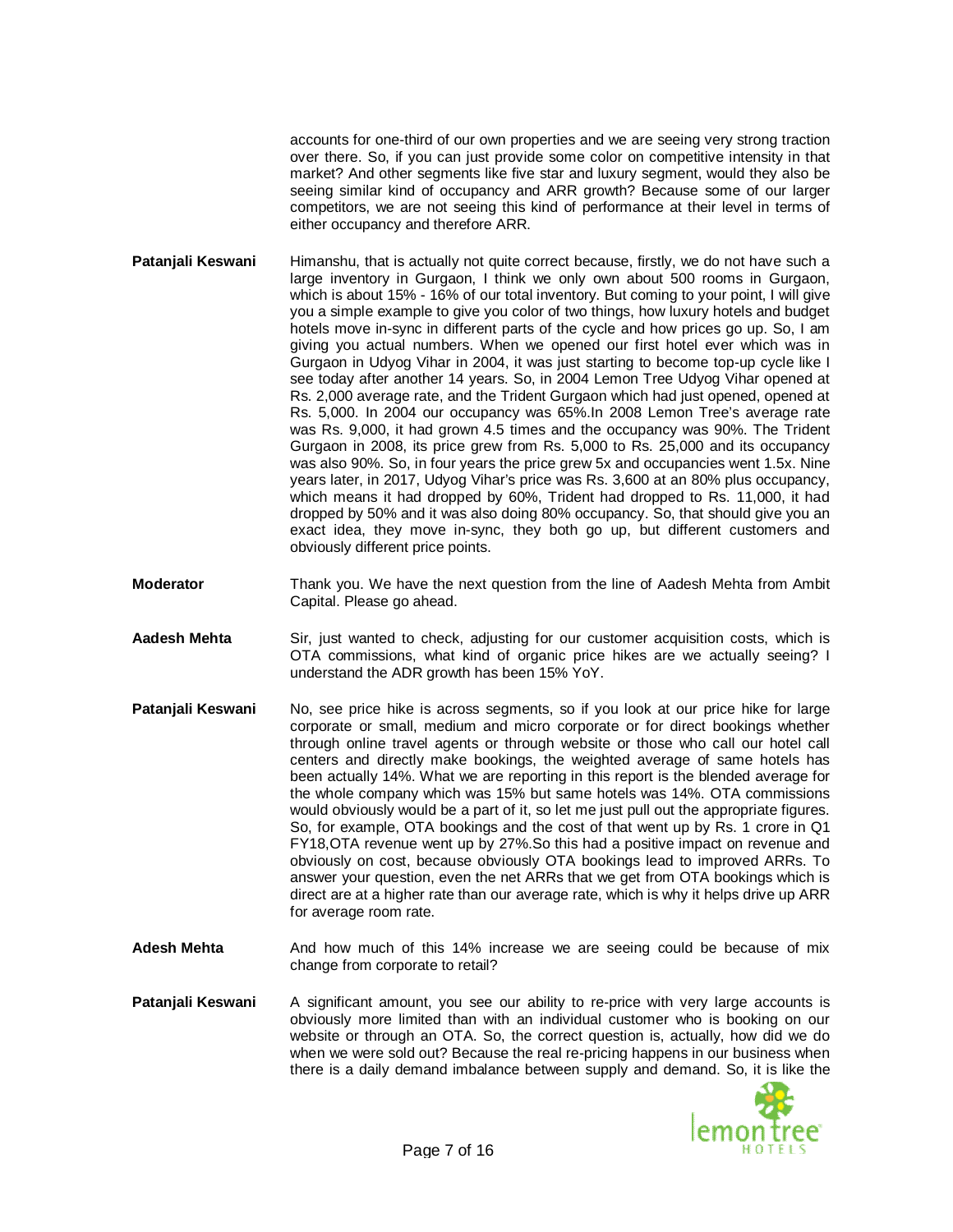airline sector. So, if demand picks up and it is obviously in business hotels it is driven more Monday to Thursday, and 40% of our customers on those days are late bookings, they will obviously pay you a high price. And that helps you to drive your ARR up. Now, I have not done a broad waterfall of how is the breakdown of this 14%, but your assumption is not incorrect, more than 50% of this price hike is driven by non-corporate demand.

- **Moderator** Thank you. We have the next question from the line of Kaustubh Pawaskar from Sharekhan. Please go ahead.
- **Kaustubh Pawaskar** Sir, your margins remained almost stable in FY2018 at about 29% and this quarter we have seen 250 bps improvementin margins, despite the fact that it is a lean quarter for the business. So, what will be your margin expectation for FY2019 and FY2020?Since RevPARis increasing, should we expect 150 bps to 200 bps margins for you for FY2019 and 2020?
- Patanjali Keswani Broadly, so let me explain. In Q1this year actually, same hotels margin expansion was 320 bps, so it went from 24.8% in Q1 FY18 to 28% in Q1FY19. So, what you are seeing which is the EBITDA margin expansion of 250 bps has come down because three hotels of ours are new and still getting stable, which is two hotels in Sector 16, Gurgaon, which is 250 odd rooms,and an 85-room hotel in Banjara Hills that we have taken on long lease, which we opened in March this year. So, these have had a slowdown impact on our margin expansion, and therefore the expansion is only 250 bps on a blended basis. See, what has happened, let me explain operating leverage flow-through to you because I think that is the underlying question you have. If you look at these three hotels of ours, they accounted for roughly 5% of our inventory which is Lemon Tree and Red Fox in Sector 16, Gurgaon, and Banjara Hills Lemon Tree. Now, if you look at the growth in revenue of these three hotels, because two of these were very new and opened in Q1 of last year and one opened in Q4 of last year, the revenue growth in this quarter versus the last quarter had been Rs. 6 crore between these three hotels. So, when you see a revenue growth of Rs. 20 crore, Rs. 6 crore is these new hotels. What we try and do when we open new hotels is, because there is a very high fixed cost component, in order to avoid very large negative EBITDAs which are a drag, we also staff them at a much lower level and as the hotel starts picking traction we start increasing staffing. So, the net impact of this growth in revenue of these three hotels on an EBITDA basis has been close to zero. So, when I say our revenue has grown by Rs. 19.5 crore actually Rs. 6 crore of that revenue has not impacted our EBITDA, it will start impacting our EBITDA now that they have broken even. So, going forward they will be EBITDA positive and will quite quickly move towards this 30% EBITDA level. So, really the EBITDA growth that you see of Lemon Tree which is about Rs. 8 crore from last year to this year has been driven because of a Rs. 13-odd crore increase in revenue, because that other Rs. 6 crore has not had any impact on EBITDA for this quarter. But going forward what is interesting is, already Banjara Hills in July has become EBITDA positive significantly, so it has stabilized. So, this is an ongoing journey, every time we open a hotel, especially a large hotel where lease rentals are high, it takes us anywhere from three months to 18 months to stabilize that hotel, depending on that market.
- Kaustub Pawaskar But at the sustainable level, I can understand that this is about the operating leverage and operating parameters we have been talking, but at the sustainable level we have seen that you have three categories of hotels in your portfolio and there is a premium hotel as well. If the mix shifts towards the premium hotel, should we expect that also to add on to your margins going ahead?

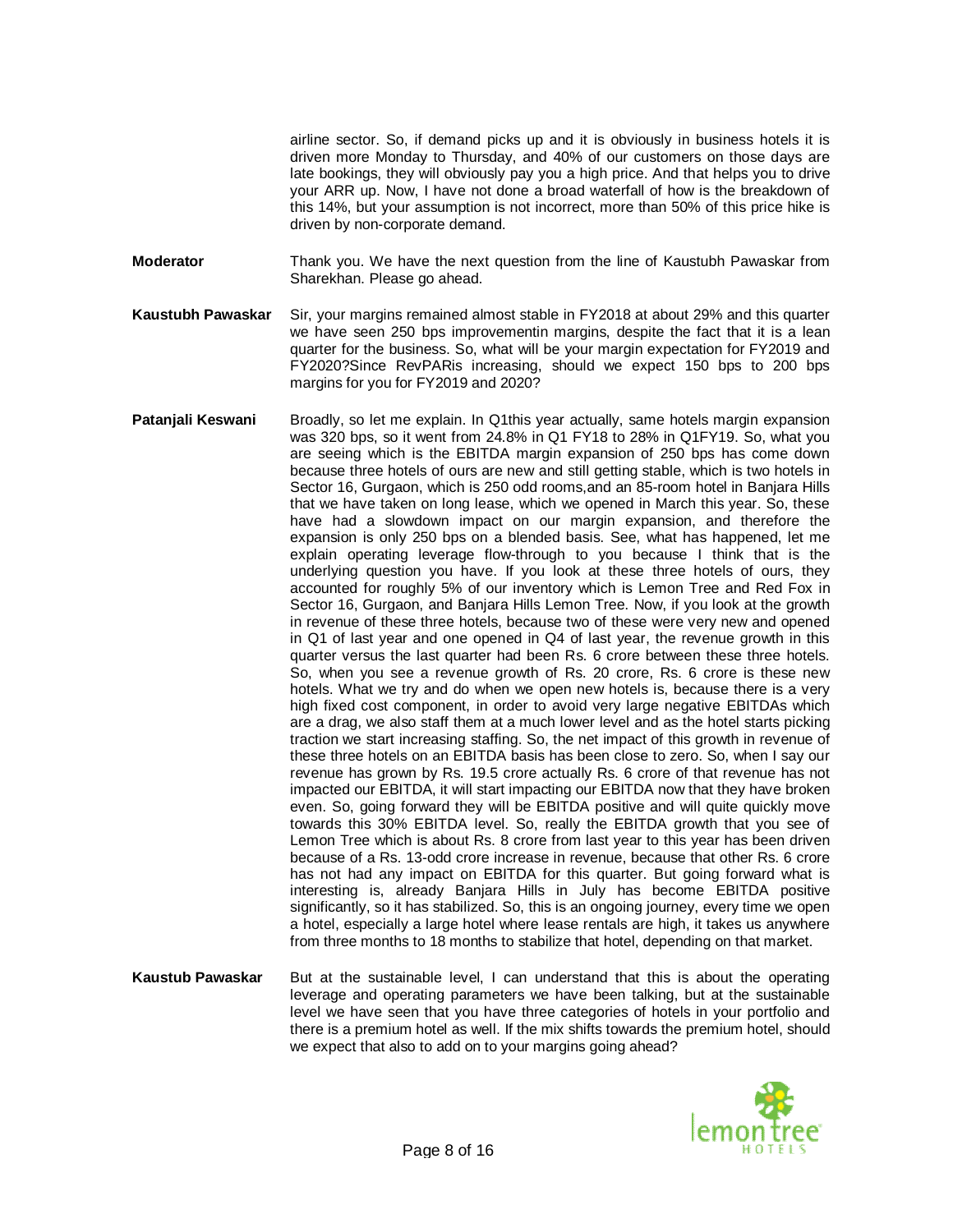- **Patanjali Keswani** Margins as a percentage of revenue are kind of similar, irrespective of whether it is a Lemon Tree Premium, or Lemon Tree or a Red Fox. That means it is kind of similar whether it is a 4-star, 3-star or a 2-star. In fact, in our 2-star hotel category the margins are actually higher when they stabilize, but of course the revenues are much lower. To your broad question, will margins expand, so here is my, and it is a little forward my statement, H1 of this year is whether it is Q2 or Q1 it will be somewhat similar, because broadly if you look at our cost structure, while 45% of our revenues come from H1, 47% to 48% of our expenses come from H1. So, in EBITDA terms it is less than 40% of the full year. So, consequently, you are right that on an annual basis H2 contribution towards EBITDA is much, much larger, it is 1.5 times what it is in H1, in fact more than 1.5 times. So, our broad expectation is that our EBITDA margins this year and you will ask me this, I have no doubt after end of the year, should be 33-35%, on a weighted average basis.
- **Moderator** Thank you. We have the next question from the line of Ansuman Deb from ICICI Securities. Please go ahead.
- **Ansuman Deb** I just wanted to reconcile the EBITDA per room that you have shared. So, if I look atthe EBITDA per room that you have shared for LT Premier, LT and Red Fox, what is the number at the consolidated level which we should look? I know the notes mention as EBITDA plus rental, if you could help me understand how do consolidate that?
- **Patanjali Keswani** Actually I have not understood the question, so let me explain the parameter. How we track our company performance is we look at hotel level EBITDAR because that is the return we are getting purely from the asset, at the asset level. Then after that we deduct lease rentals and we deduct interest, because these are the two costs that are incurred towards that asset. So, in our minds we treat lease rental as an equivalent of interest, because we have borrowed that asset for 30-40 year period. After that we remove two other expenses which are corporate office expenses and obviously depreciation, which is a non-cash expense. And that is how we derive PBT. So, what is our forward plan, our long-term plan is very simple that by growing the management room business significantly which we are well on track for, our corporate office expenses will be entirely defrayed by the management fee income that we bill to the hotels that we manage. Therefore, how I see it playing out in the next three years is very simple, we expect hotel level EBITDAR margins to pick up significantly with price hikes and operating leveraging coming in. The only two costs that we will really incur, one is the cash cost which is the lease rentals which over time because our average annual escalation of lease rental sticks at less than 3% and with price hikes obviously being north of that, as a percentage of revenue lease rentals will keep dropping. And of course, depreciation will kick in as and when we open new hotels, but depreciation, as I mentioned, is just a tax benefit for us. So, long-term what we hope to see is 95% of our hotel level EBITDAR flows straight through to PBT and then to PAT.
- **Kaustub Pawaskar** I was asking, you have mentioned in your slide about the EBITDAR per room in LT Premier, LT, and Red Fox. So, if I multiply that EBITDAR per room with the rooms that you have in those respective hotels, that should give me the overall consolidated EBITDAR but adjusted for some of the corporate expenses which will not be there in these individual hotels?

**Patanjali Keswani** That is correct.

Kaustub Pawaskar So, it would have a difference, it will not be exactly similar?

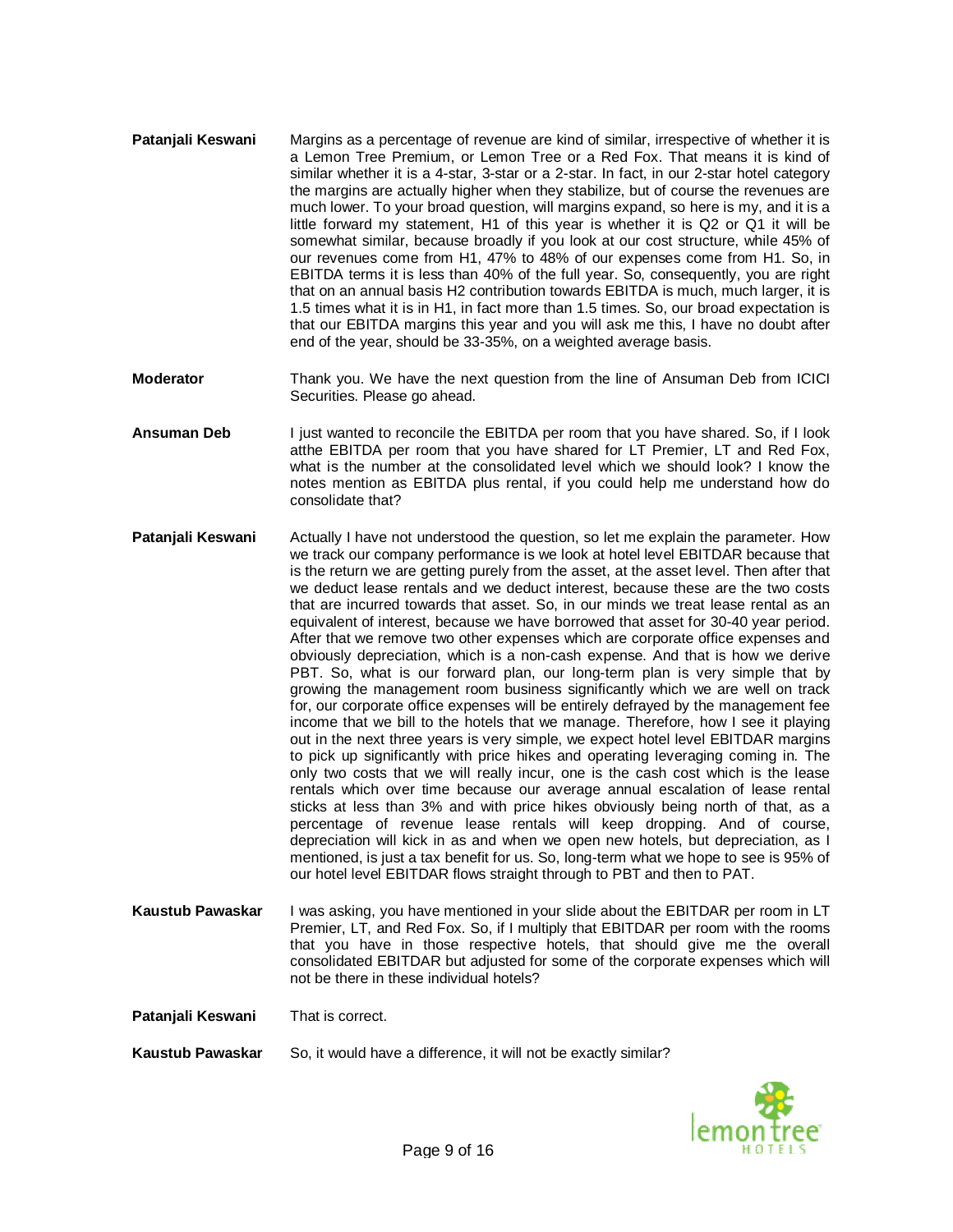- **Patanjali Keswani** Absolutely. So, you take our inventory of Lemon Tree Premier and multiply it by EBITDAR per room, and similarly for the other two brands, it will give you the consolidated EBITDAR of the company, after which we have to adjust for lease rental, interest, depreciation, corporate expenses to come to PBT.
- **Kaustub Pawaskar** And last question from my side, your standalone EBITDA margin is higher than your consolidated, if you could give a color on the differential between the two because the new hotels are in the subsidiary?
- **Patanjali Keswani** That is broadly correct. It could also be because of micro-market, frankly, but it is mostly because the new inventory is coming up in our subsidiary, except for Mumbai. So, Mumbai which we will open in the next six months or less will be in Lemon Tree Hotels. But Pune, now we will be opening in one-month, Dehradun and later Udaipur and Kolkata, all these hotels will be in the new company. So, they will have a drag on EBITDAR per room till they stabilize.
- **Moderator** Thank you. We have the next question from the line of Aadesh Mehta from Ambit Capital. Please go ahead.
- **Aadesh Mehta** Just a data keeping question, what could be the OTA commissions this quarter and this corresponding quarter of last year?
- **Patanjali Keswani** See, how it works is OTA business is a little like Google business. So, there is something called search engine optimization and so on and so forth, so we find typically unless a customer is very brand loyal he normally selects what is on the first page of an OTA website, when he types in give me a mid-market hotel in Gurgaon. So, an online travel agent like example MakeMyTrip, we are still of course not giving cash backs, but typically when we need help, example in Jaipur where the market is not strong, so how MakeMyTrip helps is they give cash back when a customer books on their website and take just a little bit for that. So, on an overall basis our commissions, it is called an over-ride, and our commissions typically are about 15% of the rate. And in those specific markets where we want higher visibility because demand is low, we typically pay an additional commission of about 3%. So, on a blended basis our OTA commissions would be say 16% perhaps of the bookings on the channel.
- **Aadesh Mehta** They should be 16% of the retail bookings?
- **Patanjali Keswani** That is right.
- **Aadesh Mehta** If I were to see the absolute number, how would that look for this quarter?
- **Patanjali Keswani** So, this quarter we got about Rs. 21.5 crore of revenue from OTAs and the total commission was Rs. 3.5 crore.
- **Aadesh Mehta** And this Rs. 3.5 crore was Rs. 2.5 crore last year same quarter?
- **Patanjali Keswani** Yes.
- **Aadesh Mehta** And the other thing I wanted to ask, in the Red Fox segment we are seeing a drastic improvement in occupancy, any comments on that?

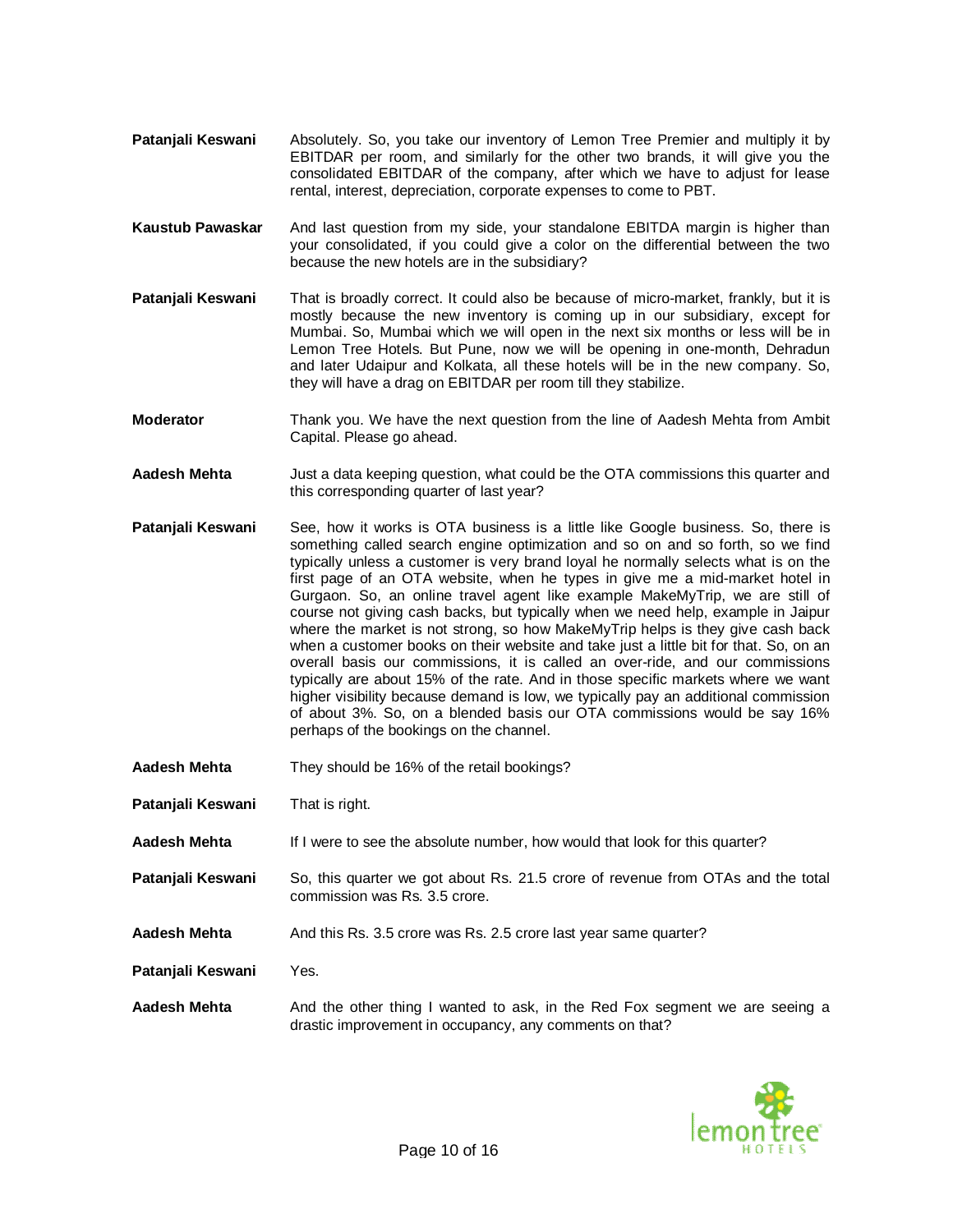- **Patanjali Keswani** Because we opened Red Fox Sector 60 which is a Rs. 154 room hotel in our subsidiary which is Fleur Hotels we opened it in May last year. So, in the first two months it had hardly any occupancy in Q1 last year.
- **Moderator** Thank you. We have the next question from the line of Niraj Mansingka from Goldman Sachs. Please go ahead.
- **Niraj Mansingka** Just wanted to ask a question on the corporate versus retail, we have seen your average prices going up. Can you comment on how the RFPs of various corporate had been and how much industry has seen a demand recently, growth rate in the RFP prices? And how much is the difference between the retail and corporate pricing?
- **Patanjali Keswani** So, broadly, and I am speaking very broadly, it works like this, this question has been off me by many investors and analyst, so I will explain it very broadly. Large corporates because they have demands across multiple cities in large volumes and have their own procurement departments which are focused entirely on negotiating with players like hotels and airlines, they have an ability to get a very good price. Small, medium and micro enterprises which typically require rooms in maybe two or three cities and not large volumes do not have an ability to negotiate strongly. Direct bookings through online travel agents or through our website or through our call centers,pick-up rooms based on spot pricing and spot pricing is a function only of very localized micro-market demand supply dynamics and how your competitive hotels price themselves versus you in that market on that day. So, that is like airline pricing. If you look at us four years back, 50% of Lemon Tree's demand was large corporates, about 35% was small, medium, micro and only 15% was online / direct. If you look at pricing, and I am speaking very broadly, the average pricing of a large corporate was 80% of my ARR, of a small, medium, micro corporate was 100% of my ARR, and that 15% which was direct was paying me net-net, 120% of my ARR. So, if you average these three my average pricing would then be say 93. In the last four years we have made it a deliberate attempt for two reasons, one is, we have seen a very strong aspirational shift by the average Indian middle-class consumer who is typically under 40 years of age and has increasing disposable income. These customers years ago used to stay mostly with friends and family or an unbranded small, standalone hotels or guest houses. Now they have aspirationally shifted clearly towards branded mid-market hotels. So, we have been able to drive this aspirational shift demand in to our hotels. So, today, very broadly, instead of 50%, 33% of our customers are front large corporates, the small, medium, micro enterprises corporate are roughly 33% and the online and direct customers are also 33%. So, that is how our ARR, part of the reason our ARR went up because the consumers at higher ends have started shifting towards using branded midmarket hotels. Does that answer your question?
- **Niraj Mansingka** Partially. Just wanted to understand that whatever you said the pricing of 80% of ARR for large corporates, 100% for SMEs and 120% direct, what is the difference right now and what was the difference a year back?
- **Patanjali Keswani** It would be depending on which account, it would be anyway from 3% to 10%.
- **Niraj Mansingka** I did not get that, it was 80%....
- **Patanjali Keswani** Depending on the micro market it would be anywhere from 3% to 10%.

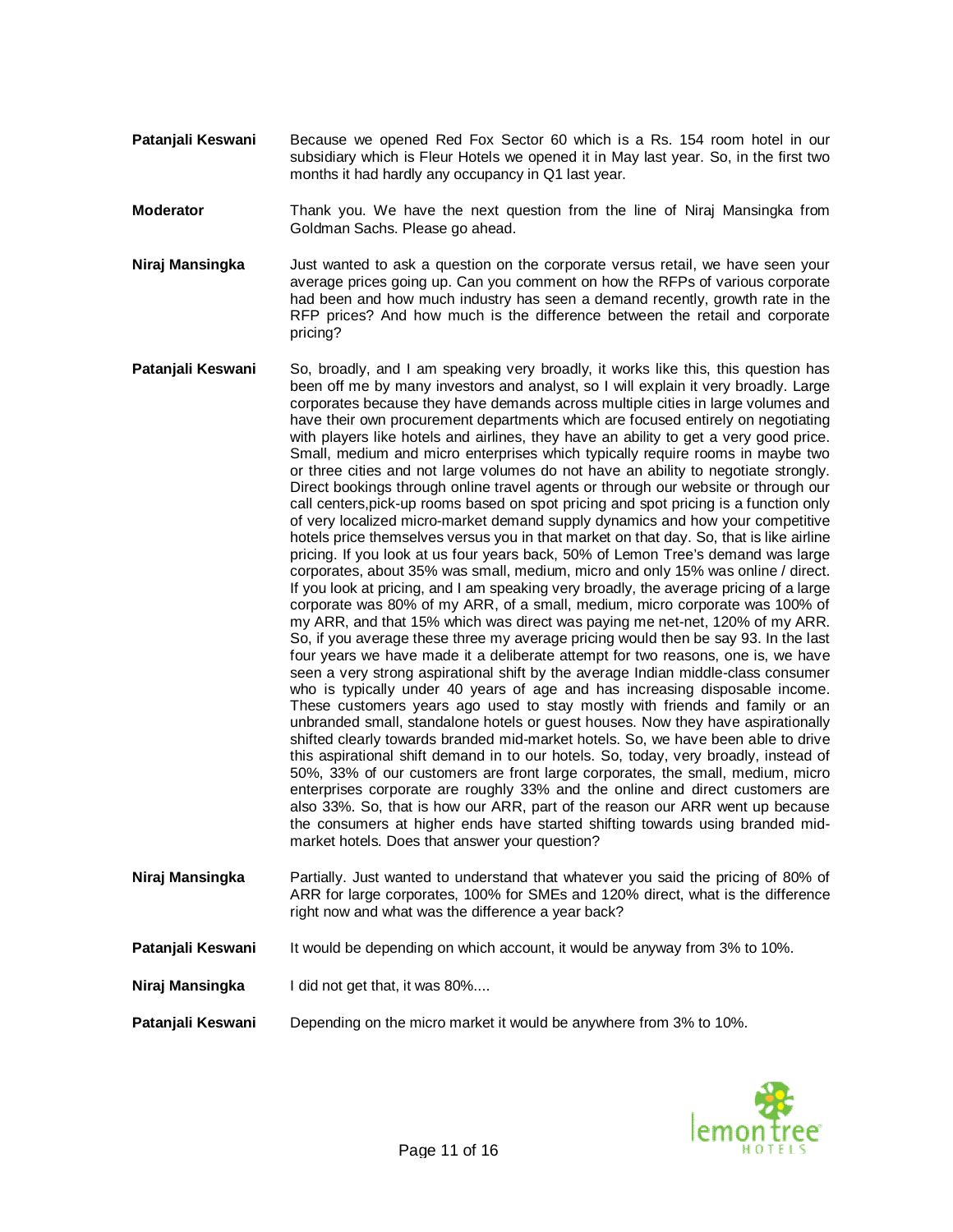- **Niraj Mansingka** What I was asking, if your average ARR is 100% and it was 80% four years back for a large corporate, how is it different right now?
- **Patanjali Keswani** See, typically a large corporate will give you an increase anywhere depending on which city they need you at, they will give you a price hike from 3% to up to 10% year-by-year. But in a bad year they will give you 0% to 5%.
- **Niraj Mansingka** Got it. Just a small follow-up, has the differential increased between a direct versus corporate in the last six months?
- **Patanjali Keswani** Yes, absolutely.
- **Niraj Mansingka** So, do you see the difference in percentage narrowing and when do you see that happening?
- **Patanjali Keswani** See, what happens is that it is your marketing and sales strategy that when you see demand in high yield segments pick up you do what is called an allocation. So, suppose I have a hotel with 200 rooms and normally my demand is 100 goes to large corporates and 100 goes to the others. But when I see demand picking up of high yield we do what is called allocation-based supply. So, we reduce the amount of rooms we offer to large corporates directly linked to the demand increase in the higher yield segments. So, to answer your question, my view is that large corporates within two years will see massive price hikes by all hotel suppliers across India. So, that is my broad view, otherwise they will not get rooms in hotels.
- **Moderator** Thank you. We have the next question from the line of Deepika Mundrafrom JP Morgan. Please go ahead.
- **Deepika Mundra** I just wanted to check, you mentioned that about the margin expansion, would you be factoring in any one-off or large expenses for commissioning of the two new properties at the end of the year as well in that guidance?
- **Patanjali Keswani** Well, what we try and do is in our business fixed costs are, as you know, most of the costs are fixed. So, what we try and do is whenever we open a new hotel in our minds we try and estimate demand for the first one year and we proportionately reduce,so let me explain it in a very simplistic way, suppose I open a 300 room hotel in Mumbai which I will do in the next few months, I will staff it as if it is a 100 room hotel. And while I have the whole hotel ready I will keep air conditioning, power and fuel, staffing, everything linked only to say 100 or 120 rooms. When demand picks up to that 100, 120 rooms then I will incrementally keep staffing it and keep increasing my fixed cost. So, I do not expect a big negative impact in Mumbaiand Pune because it is a very demand deep market and I expect to be able to stabilize it very quickly like we did Banjara Hills. So, as I said, Banjara Hills in four months has become significantly EBITDA positive. My expectation is, impact of these might reduce my margin expansion by at most 100 to 120 bps. So, when I gave that broad guidance of 33-35%, in my mind I had factoredthis.
- **Deepika Mundra** And sir lastly, could you give us an update on the Mumbai Airport hotel and the status on that?
- **Patanjali Keswani** So, as you know, we bought this in 2015 from MIAL which is a joint venture between GVK Group and Airport Authority. We are the only people actually I think who have bought a hotel plot there. It is a fairly large plot which is very-very close to the ITC Maratha and the Hyatt, very close to the international airport. It is a very-

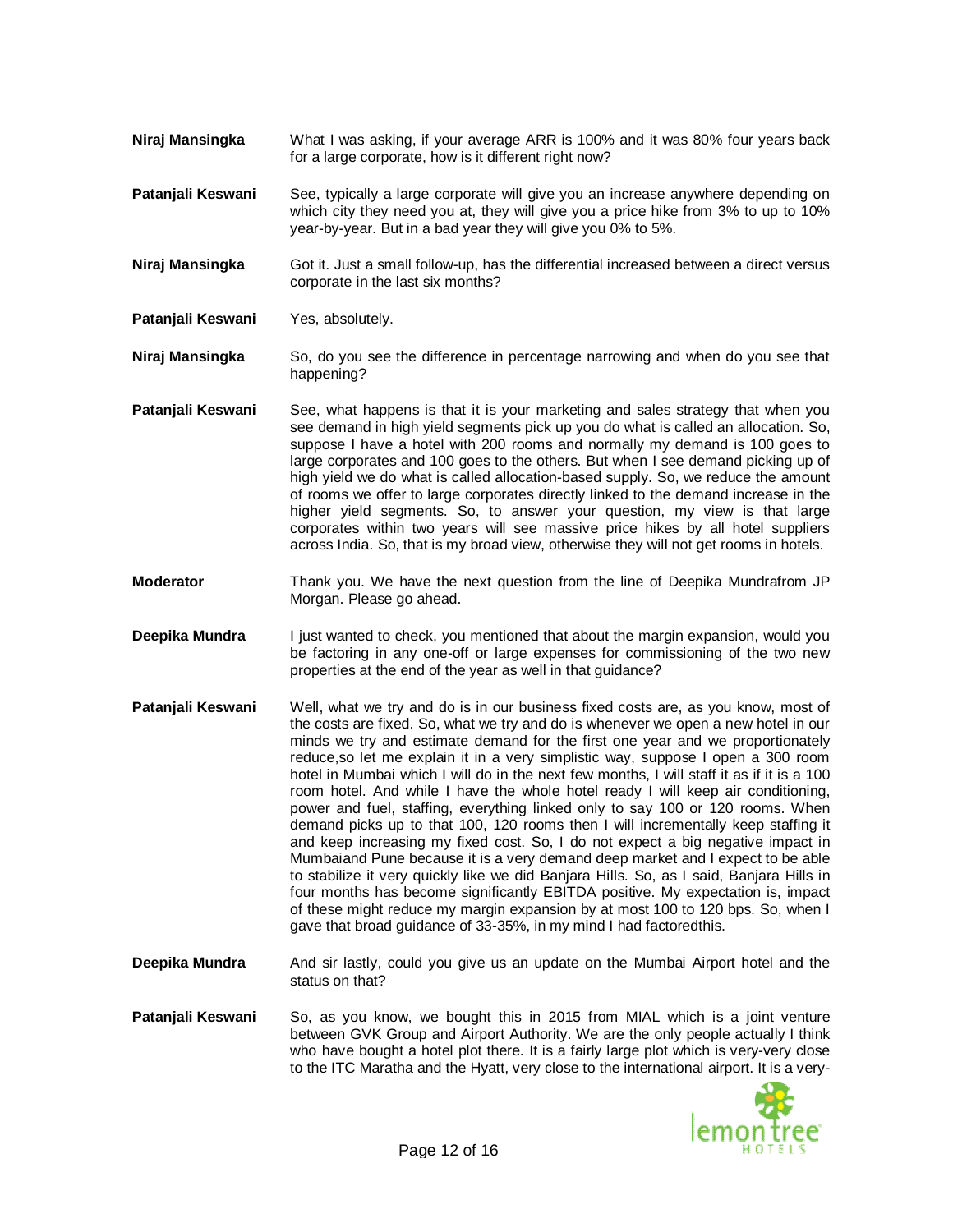very demand dense region, I am told occupancies are well north of 80% in that market. We have acquired 500,000 square feet of FSI and basement of about 300,000 square feet. As I mentioned, we are building India's, by inventory, largest hotel there. We are also putting up a large convention center. So, we will most likely in calendar 2021 open this hotel, we have all requisite approvals. Our construction is on in full swing, in fact it got delayed because of the monsoon, but it is still going on now. And when it opens we think it will be a game changer for our company.

- **Moderator** Thank you. We have the next question from the line of Prasoon Agarwal from Indus Capital. Please go ahead.
- **Prasoon Agarwal** Just one question on these managed hotels, if I compare it to the last quarterly release versus now, I see almost a 33% increase in the managed hotel pipeline. So, last quarter that number was 1,340 and now we are talking about 1,775 and around 17 rooms got added in this quarter itself. So, first of all, what is driving this acceleration in managed hotels addition? And secondly, what should be the kind of expectation we could have from the revenue coming from this part? Because obviously during the IPO time this number was low, and I do not think we are building much into the estimates on the managed hotels part right now?
- **Patanjali Keswani** See, if I give you a number for Q1 this year versus Q1 last year, the revenue growth of hotels that we manage has been about 134%. So, it is obviously accelerating very fast. What we find interesting is after we have gone public I think it has helped give our brand enough visibility with a lot of onus, plus our general performance has been, without sounding immodest, quite good for the owners. And what we find is that this referral among owners and our brand visibility and our outreach to hotels currently being managed by other brands has enabled us to accelerate this. And frankly, the rate of growth is something we see we can sustain over the next three to five years. So, while at the IPO we gave whatever we had, we do see that this is a fly wheel and it will accelerate quite significantly going forward.
- **Prasoon Agarwal** And it was also on the prospectus and I think you briefly mentioned about the revenue model here, but is there any, so let's say if the occupancy is running higher, is there a variable component attached to it or it is just a percentage of revenue along with the membership points, etc., on the revenue contribution?
- **Patanjali Keswani** There is a very large variable component, it is called incentive fees. So, typically when we sign a management contract we try to ensure that we get rewarded for performance where there is some pain for us if we do not perform along with the owner, because we thought like owners when we discussed this with the owners. So, really, if we give you an EBITDA margin at the hotel level under say 30%, we will only take 2% of your operating profits as our incentive fees. But this is a sliding scale, and if we take EBITDA margins to say 45% or north of that, then we will take up to 8% or 10% of your operating profit as our incentive fees. So, you are right, we see a double-whammy right now I think we have signed about 3,400 rooms, of which about half are operating and half will come onboard in the next two years. And what will happen is it will be a double whammy because not only will our inventory double, but our fees will also go up significantly per room. So, typically, you get anywhere from one-tenth to one-fifth of the hotel's profit as your management / incentive fees, right now we get about one-seventh of each hotel's profit as our fees. When the things pickup, as we hope they do, then our fees from each hotel will rise to maybe taking one-fifth of the profits of those hotels. But of course, profits for the owners would be much larger.

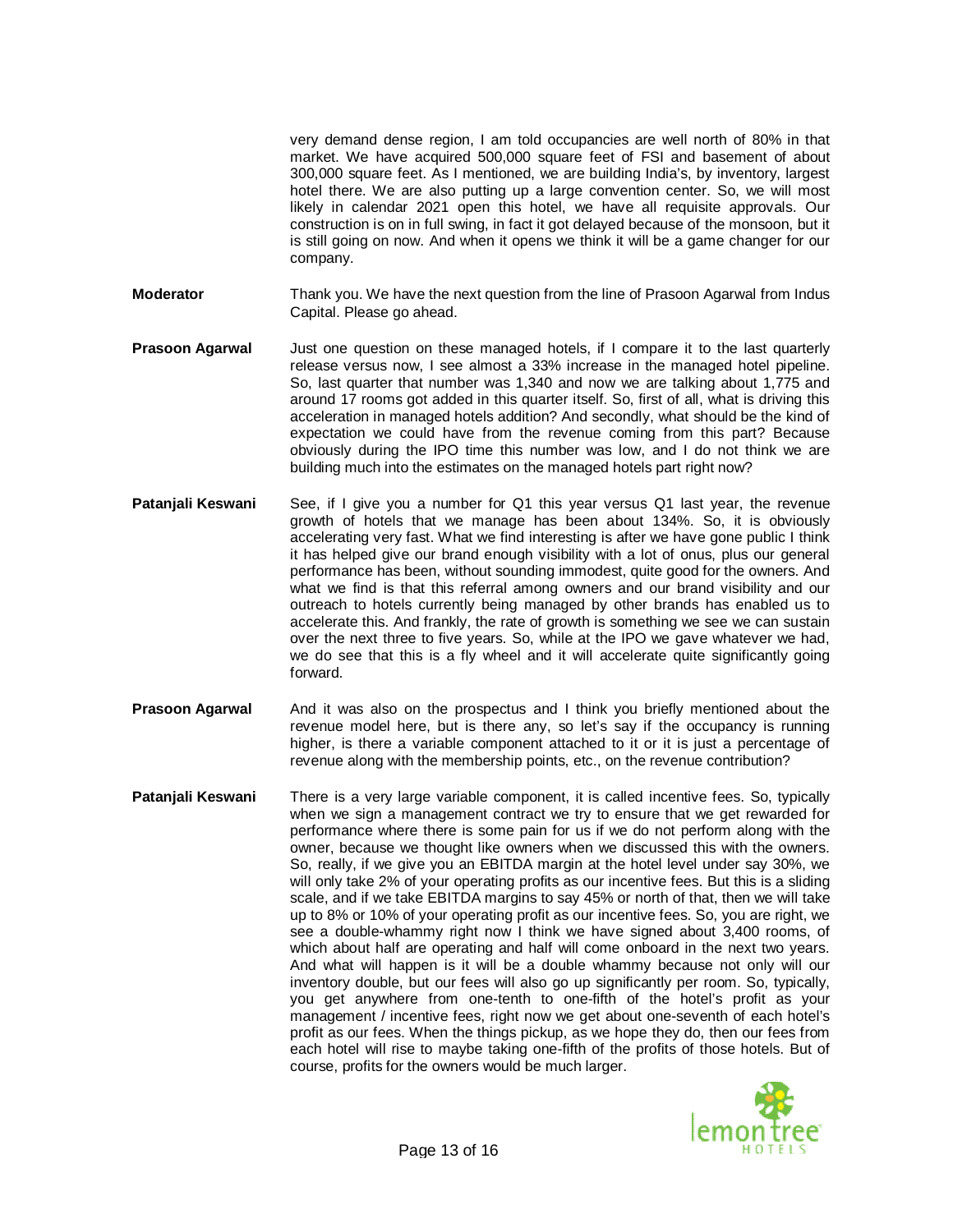- **Prasoon Agarwal** And this portion, the pipeline that we have mentioned for now, that is till FY21?
- **Patanjali Keswani** That is correct.

**Prasoon Agarwal** Same as the operational portfolio?

**Patanjali Keswani** That is correct.

**Prasoon Agarwal** And on the revenue contribution, I believe Lemon Tree owns 75% of this pie, or is it 100% ownership?

- **Patanjali Keswani** Well, as far as pure goals which is where we own 60% of the asset company we get 100%. As far as Carnation Hotels goes which manages hotels where we have no equity interest, we get 75% of the management / incentive fees after expenses of Fleur which are quite nominal. We also get directly fees for loyalty program and for sales and marketing. So, typically, for every Rs. 10 of fees that we get from hotels not owned by us, about 65% goes to Carnation and about 35% comes to us directly. And our economic interest in that 65% is 75%. So, very-very broadly for managed hotels our fee income will be between 85% to 87% of the total fees that we charge.
- **Prasoon Agarwal** And the revenue number that we are showing right now, that is this 85% to 87%?

**Kapil Sharma** Fees from managed hotels, this number will be 100%.

**Patanjali Keswani** But what you have to keep in mind is that there is a double whammy in this business because we double our inventory of managed hotels, we also expect to nearly double our fees per room. So, the whammy is actually 2x into 2x, it will be 4x.

- **Moderator** Thank you. We have the next question from the line of Shaleen Kumar from UBS. Please go ahead.
- **Shaleen Kumar** This is regarding your earlier comment where basically you are talking about allocation of the rooms between large corporate SMEs and online retail kind of segment. So, if you can share the broad proportion of the room you are selling right now to these three categories? The way you are talking about, the whole industry will start either increasing the price or cutting the room sales to the corporates, so what is going to be your strategy and what kind of a proportion do you see in next two years?
- **Patanjali Keswani** So, let me explain it along three axes. I think what you want to understand how is my price and inventory going to move up and how will my revenue move. First point, my owned inventory will go up by 50% in the next three years, so inventory will go 50% up. Now these hotels the impact of this inventory is mostly in the Lemon Tree Premier segment, because we are opening hotels which are our upscale segment, upper mid-scale segment. So, the revenue impact of this inventory increase will be another 1.5x because as you will notice our Lemon Tree Premier Hotels typically do much higher incomes per room then our other two brands. So, inventory goes up 50%, revenue from this increased inventory goes up 50% which will be, that means this 50% will have a revenue impact of 75%. Third is pricing, we expect that pricing will continue to increase for the next three, going up to six years till fresh supply comes into India. My opinion is, it takes typically four to five years for new supply to come in and nobody is planning new supply at present.

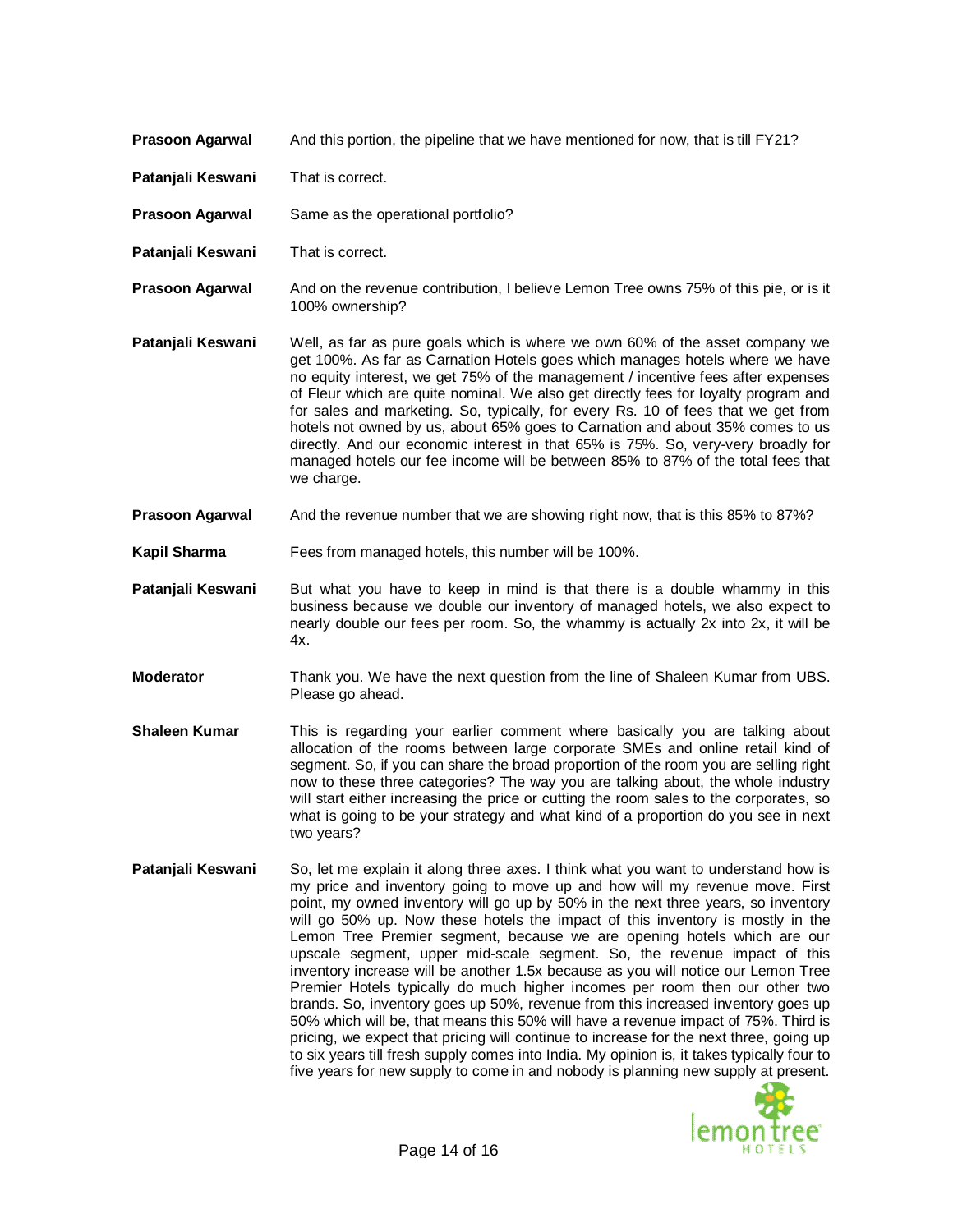So, even if that takes one or two or three years there will be a further lag of three to five years before that supply gets operationalized. So, there is a runway now broadly of five to seven years in India where no new supply will come up, so supply constraint. Fourth is, demand growth has been 14% every year in India for the last five years. So, demand will continue secularly to grow at 14%, supply will slow down. Fifth, when this happens there will obviously be shortage of rooms, so what do hotels do when there is a shortage of rooms? Quite simply, they increase prices to a level where demand is enough to fill the hotel at the highest possible price, somewhat similar to the airline pricing model. So, what will happen, and this is my forward view on the industry, like I explained to you, earlier the largest consumers of hotel rooms were large corporates, but what is very interesting now is that the fastest growing segment which has now become significant are the customers who are booking directly and are not part of large corporates, in fact they are mostly small, medium, micro enterprises or standalone individuals who are travelling for business or leisure reasons. Their ability to negotiate is far less than large corporate. So, going forward, very simply, theirdemand will be accommodated before large corporates, unless and until large corporates also increase their prices appropriately.

- **Shaleen Kumar** Also I was trying to understand, for one of your property let's say, Udyog Vihar property you may be running at 85% kind of occupancy level, just an assumption. Which implies that on a week day you would be running at higher than this and hence limited room for you to increase occupancy. So, what I am trying to understand, how much of the proportion is corporate for you and how much is SME for you in that segment and will you cut down your SME or corporate to increase your spot sales, because there you get the maximum leverage on the price category. And is there a possibility of down trading risk if you increase the price with corporate and SME? I know it is a little theoretical question, but just trying to understand.
- **Patanjali Keswani** No, it is a very valid question by the way, it is not least theoretical. So, let me give you a better example, let me give you of a market that has already picked up, so let us talk about the hotel where I am sitting which is Lemon Tree Premier, Delhi Airport. When we launched it was I think at Rs. 3,500. We were doing 60% occupancy, it is a 280 rooms hotel. So, initially our largest demand was corporate, in fact it was the Indian Government, one of our largest customers, you will be amused to know, was the Indian Army. The Indian Army used to take 130 to 150 rooms a day from us. Over time what has happened, this demand segment has shifted towards individuals, today the average rate of this hotel is north of Rs. 5,000, EBITDA has over three years tripled, or in fact may have even quadrupled, I am not sure. But the fact is that today 65% of our business is individuals today, which is why the ARR has increased so much. It is not that the corporates have increased their rates, they have hardly increased their rates, what they do is they downtrade there, they go to lower category hotels because there is enough demand at a higher price for our category. So, I am giving you this as a flavor of what is happening. A similar thing has happened in Bengaluru in our LTP, a similar thing has happened in our Lemon Tree Premier in Hyderabad, these are large hotels where you will see significant price hikes because the domestic Indian standalone customer is now consuming more rooms.

**Shaleen Kumar** Sir, can this 65% go up to 85% individual?

**Patanjali Keswani** My guess is that in the next five years, I think we are at bit of an inflection point, I am watching this space very closely. So, when you look at all numbers, whether it is a MakeMyTrip, whether it is an IndiGo, whether it is a Spice Jet, wherever these